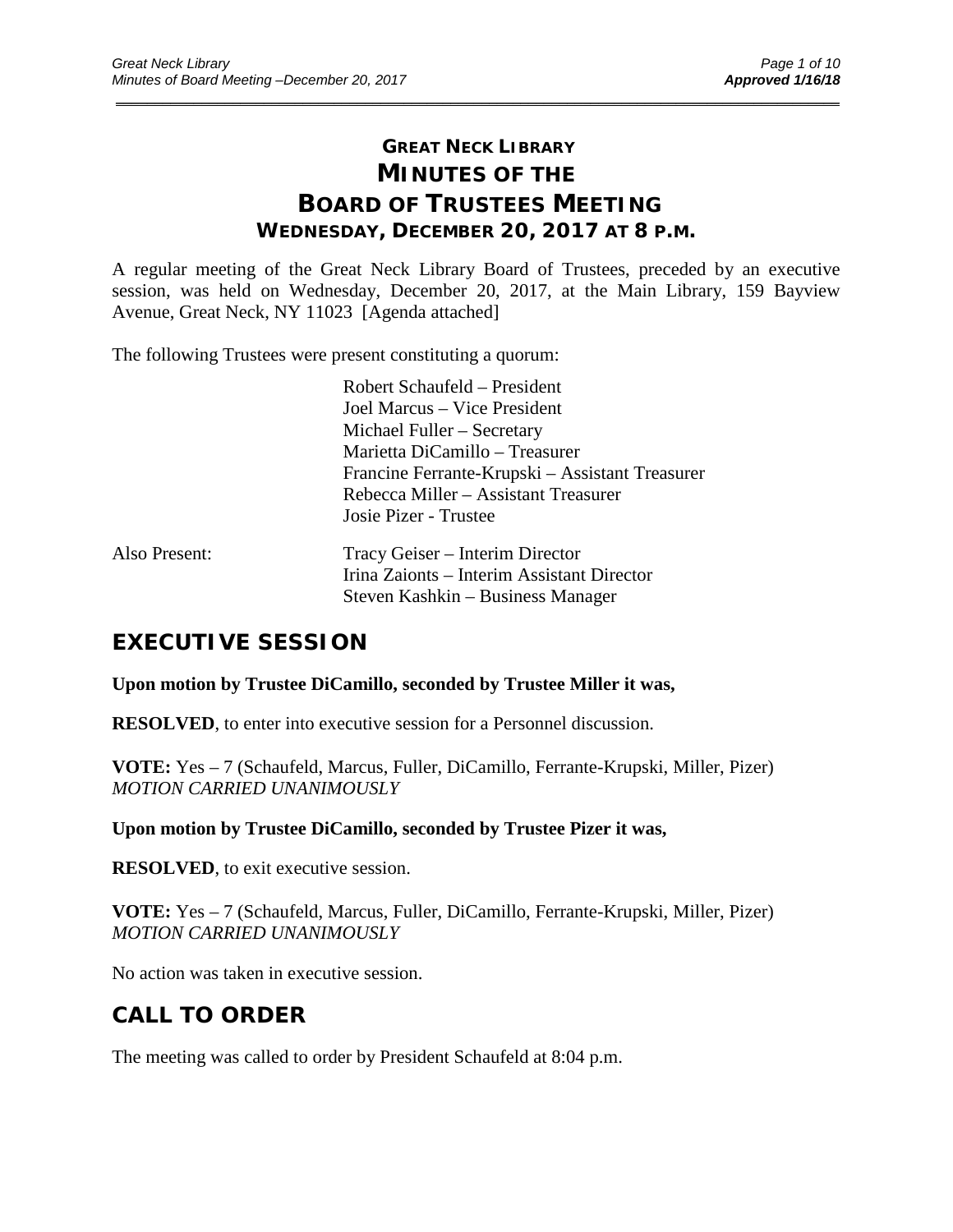# **MINUTES**

## **Regular Board Meeting**

**Upon motion by Trustee Fuller, seconded by Trustee DiCamillo and after discussion, it was,**

**MOVED,** that the Great Neck Library Board of Trustees approve the Minutes of the November 14, 2017 Regular Board Meeting as presented.

**VOTE:** Yes – 7 (Schaufeld, Marcus, Fuller, DiCamillo, Ferrante-Krupski, Miller, Pizer) *MOTION CARRIED UNANIMOUSLY*

### **Special Board Meetings**

**Upon motion by Trustee Fuller, seconded by Trustee DiCamillo and after discussion, it was,**

**MOVED,** that the Great Neck Library Board of Trustees approve the Minutes of the November 7, 2017 and December 4, 2017 Special Board Meetings as presented.

**VOTE:** Yes – 7 (Schaufeld, Marcus, Fuller, DiCamillo, Ferrante-Krupski, Miller, Pizer) *MOTION CARRIED UNANIMOUSLY*

# **TREASURER'S REPORT**

**Upon motion by Trustee DiCamillo, seconded by Trustee Marcus and after discussion, it was,**

**RESOLVED,** that the Great Neck Library Board of Trustees accept the following financial reports which have been reviewed by the Finance Committee:

- December 14, 2017, Treasurer's Report;
- Warrant dated December 5 through December 10, which has been reviewed by the Treasurer, the sums set against their respective names, amounting in the aggregate to \$654,436.50.
- Payroll Warrants for pay dates November 9 and November 22, 2017, which have been reviewed by the Treasurer, (in the amounts of \$150,459.61 and \$142,806.74, respectively,) for a total of \$293,266.35.

**VOTE:** Yes – 7 (Schaufeld, Marcus, Fuller, DiCamillo, Ferrante-Krupski, Miller, Pizer) *MOTION CARRIED UNANIMOUSLY*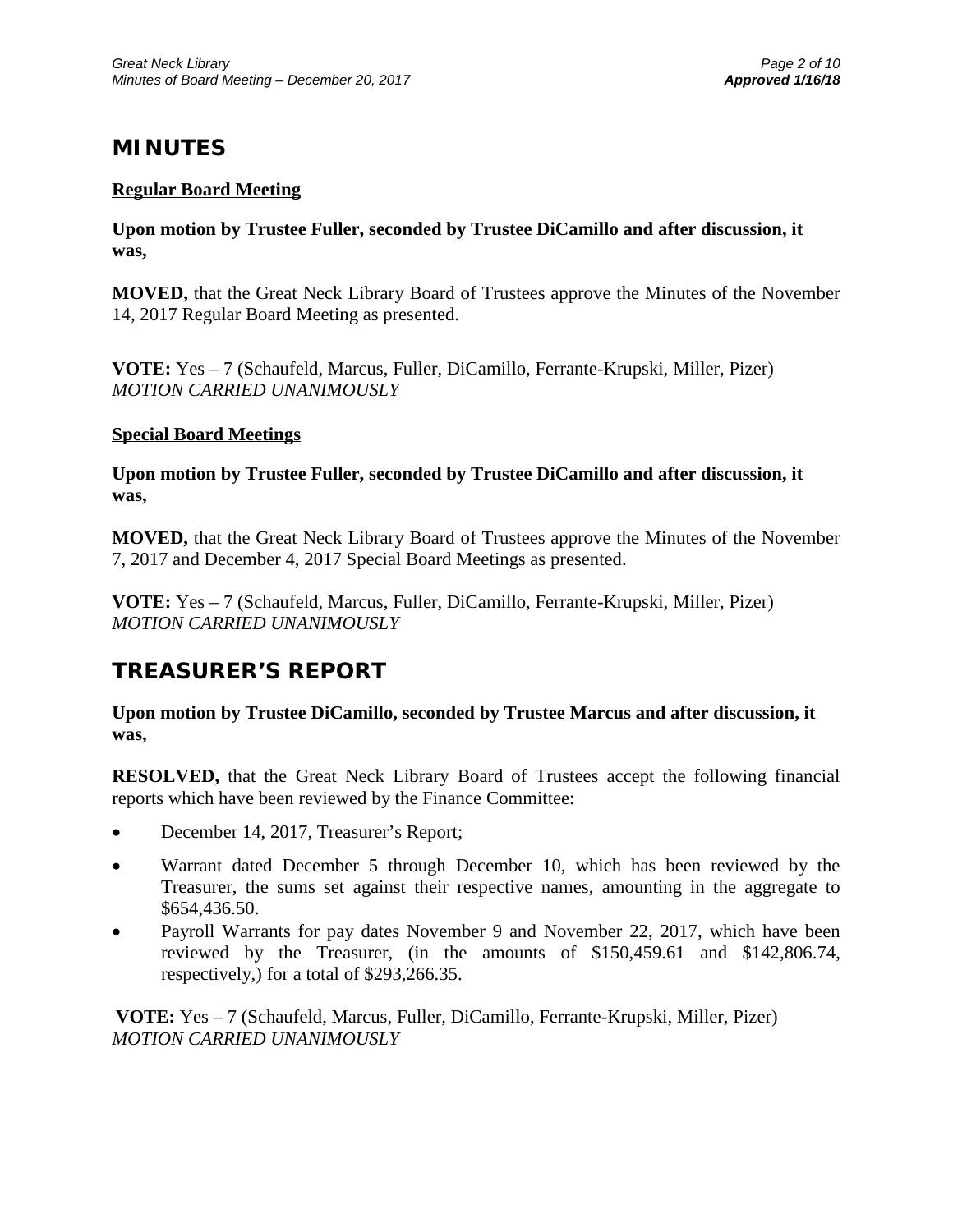# **PAYROLL CHANGES**

### **Upon motion by Trustee DiCamillo, seconded by Trustee Fuller and after discussion, it was,**

**RESOLVED,** that the Great Neck Library Board of Trustees accept the Payroll Change report of November 1 through November 30, 2017 as presented, which has been reviewed by the Finance Committee.

**VOTE:** Yes – 7 (Schaufeld, Marcus, Fuller, DiCamillo, Ferrante-Krupski, Miller, Pizer) *MOTION CARRIED UNANIMOUSLY*

# **REPORTS**

## **Director Search Committee**

Trustee Miller reported that the committee worked hard over the past few months and a candidate has been selected. Discussions are currently in progress. Trustee DiCamillo thanked Trustee Miller for her hard work spearheading the committee. Trustee Miller thanked the Director Search Committee members for their time and input.

*Public Comment: D. Hwee*

## **Branch Committee**

Trustee Fuller reported that a committee meeting is scheduled for January 8, 2018 with the space planers to discuss improvements to the Station and Parkville Branches. Irene Winkler has started her position as Branch Head Librarian at the Station Branch and positive feedback has been received.

Trustee Fuller expressed thanks and appreciation to Alana Mutum, Branch Head Librarian at Lakeville, on a job well done on the memorial tribute for Ruth Klement held on December  $11<sup>th</sup>$ . Trustee DiCamillo requested something be done in honor of Ms. Klement. Per Trustee Fuller, this request will be addressed at the January meeting.

*Public Comment: N. Penner*

## **Main Building Committee**

President Schaufeld reported that the committee met on December  $4<sup>th</sup>$  with the Architect and Building Professionals. Outstanding issues are in process of being resolved.

Facilities Manager, Charles Wohlgemuth, stated Addison is expected to be on premises for a few days in January and will get the A/C units operating properly. The duct work in the Reference office is now in place and the roof drains are being monitored by the Maintenance Staff.

Trustee DiCamillo requested that a written recommendation be obtained from Mr. Calgi regarding the roof drains, the exact date of professional cleaning and if further cleaning is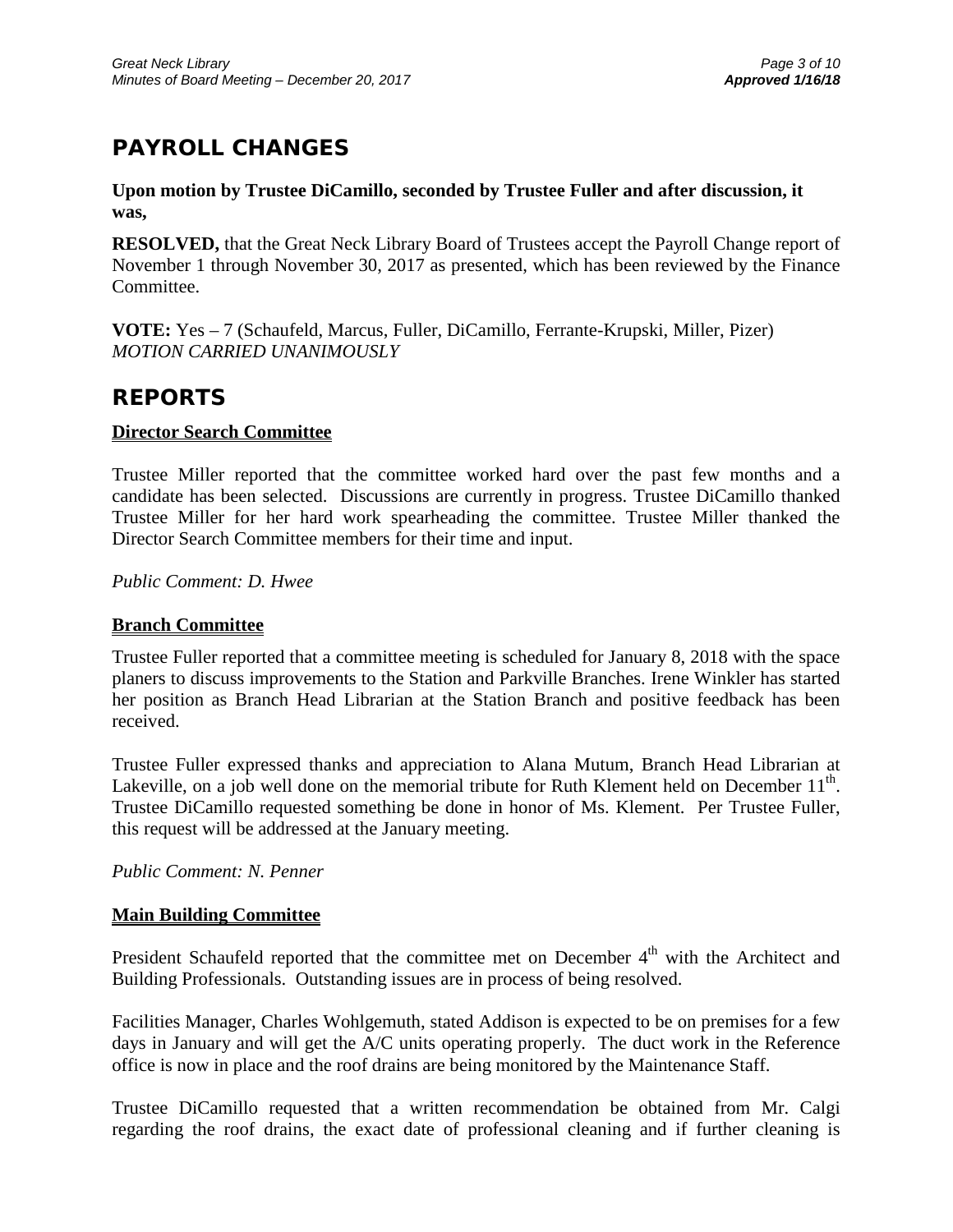advised. Trustee Pizer asked if KG&D had an opinion on this item and Mr. Wohlgemuth responded they advised that we work with VRD to resolve and if action is not taken by them we will handle differently.

Trustee Marcus asked Mr. Wohlgemuth to look into the automatic doors and the frequency of their opening and closing.

### **Policy and By Laws Committee**

Vice President Marcus reported that a meeting is scheduled for January 4, 2018.

### **Programming Committee**

Trustee Ferrante-Krupski reported the Committee will meet again in 2018 to discuss Spring programming.

### **Fundraising Committee**

Trustee Ferrante-Krupski noted that prior meetings were cancelled and there was no update to report.

### **Long Range Planning Committee**

Vice President Marcus reported the committee met in November and will meet again in February 2018.

Trustee Pizer requested the November  $15<sup>th</sup>$  Meeting Minutes be revised to include that the 2013 Long Range Plan was written by staff and submitted to the Board of Trustees for their approval. Going forward, she felt that public focus group may be needed.

### **Grants**

Interim Director Tracy Geiser reported that Adam Hinz still awaits a response on the STEM grant previously submitted.

### **Staff Reports**

Trustee Pizer asked Interim Director Tracy Geiser to look into the Statistics Report again, namely Reserves and ILL. Ms. Geiser will meet with Trustee Pizer to follow up on her questions.

### **Interim Assistant Director's Report**

Interim Assistant Director Irina Zaionts reported that the memorial for Ruth Klement was well attended, the ESL program at Station is quite popular and that a coloring program at Parkville is receiving good attendance.

Text of the Interim Director's written report dated December 6, 2017 below: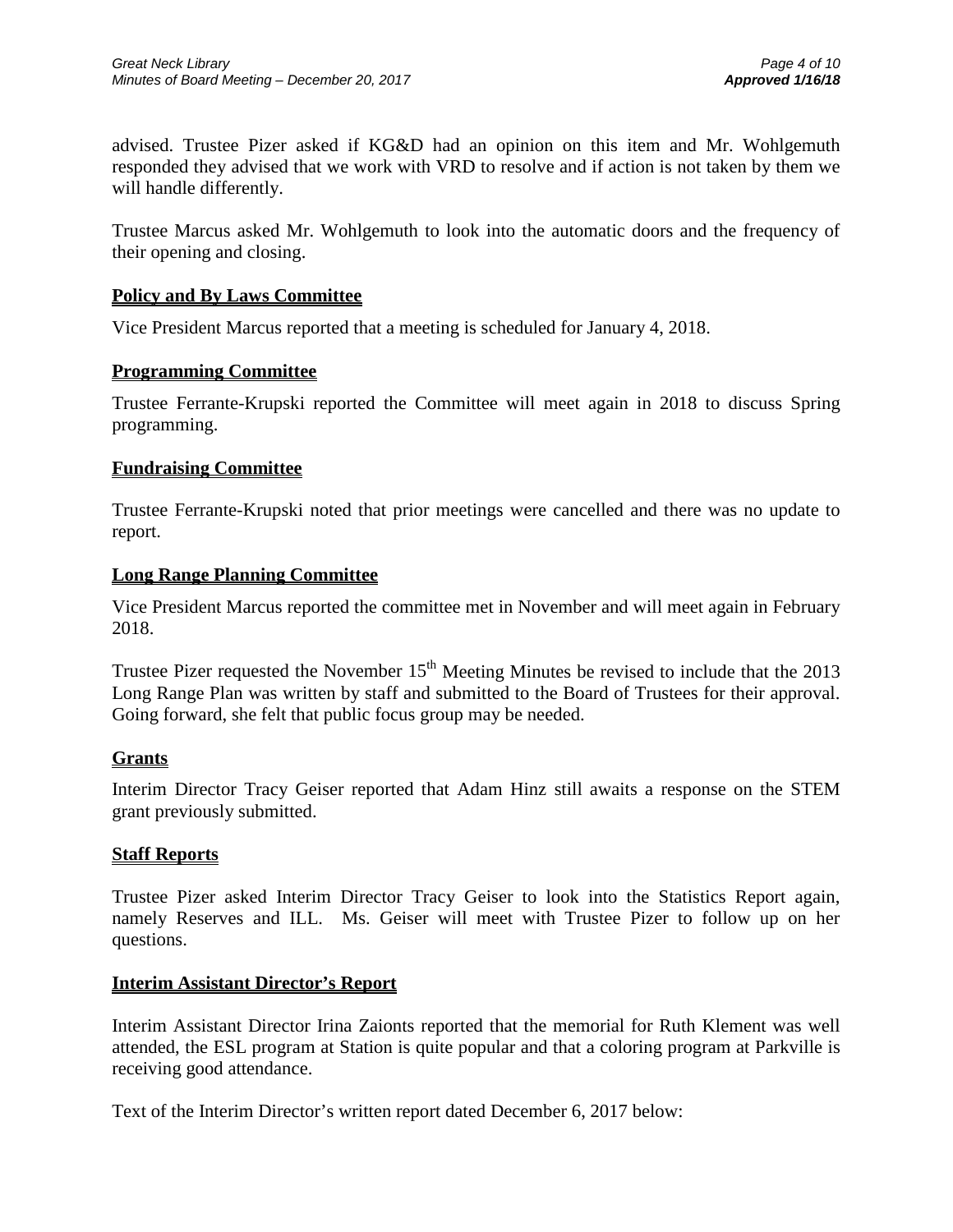#### Station Branch

At the beginning of November Tracy, Holly and I conducted interviews for the position of Station Branch Head. We decided to hire Irene Winkler, an adult services librarian from Bryant Library in Roslyn. Irene has 10 years of experience as a librarian, including young adult services and her particular strengths are people skills and reader advisory services. She started work at the Station Branch on December 4<sup>th</sup>. Since Kathleen Cotter's last day at work was November 18<sup>th</sup>, I acted as a branch librarian at Station for two weeks starting on November 20<sup>th</sup>. During that time I supervised clerical and professional staff, coordinated work schedules and organized reference materials. Since the  $4<sup>th</sup>$  of December I've been training Irene to use Sage Time, Baker and Taylor and some other functions.

#### Lakeville Branch

Alana Mutum continues to reorganize space at Lakeville with the purpose of making it more efficient. At this point, all the Persian language books have been transferred back to Main, and Alana was able to rearrange a number of book collections. She consolidated the Lakeville magazine collection, and a couple of magazine sections were replaced with shelving for books. Lakeville is preparing to hold an evening in Ruth Klement's memory.

Parkville branch was having problems with TelStar alarm system, which have since been resolved.

I am continuing to collect information for our newspaper digitization project and to oversee our electronic resources. I recently attended the roundtable discussion of databases at NLS. At this stage, our database package is fully up to date, and I do not think it necessary that the library subscribe to any additional resources.

#### **Interim Director's Report**

Interim Director Tracy Geiser reported that museum passes have been distributed between the Main Library and the Parkville Branch and that the reservation system is going well.

Gina Chase, newly hired Administrative Assistant, was in attendance and was introduced to the Board of Trustees. She will begin her position on January  $2<sup>nd</sup>$ .

Text of the Interim Director's written report dated December 15, 2017 below:

#### ADMINISTRATION:

- As of November 18, Kathleen Cotter, Station Branch Head has retired. We wish her the best of luck and relaxation.
- I would like to welcome Irene Winkler, our new Head of Station Branch Librarian. Irene comes from Bryant Library in Roslyn and in her short time has made a wonderful impression on the staff and community.
- Applications for the position of full time Librarian, for the Children's department of Parkville have been accepted and we are now scheduling interviews. We hope to have this position in place in January.
- Applications for the position of full time Circulation Manager have been accepted and we are currently interviewing.
- January  $2<sup>nd</sup>$  will see a new Administrative Assistant, Gina Chase. Gina will be the assistant to the Director and the Administrative Coordinator. We are looking forward to her joining us in the Administration department.

#### MAIN:

• The "Not My Child" Opioid Addiction and Overdose workshop hosted by UPTC: United Parent Teach Council was held on Tuesday, November 1 at Great Neck Main. We had a fantastic turnout with over 200 people in attendance. We look forward to partnering more often with UPTC in the future.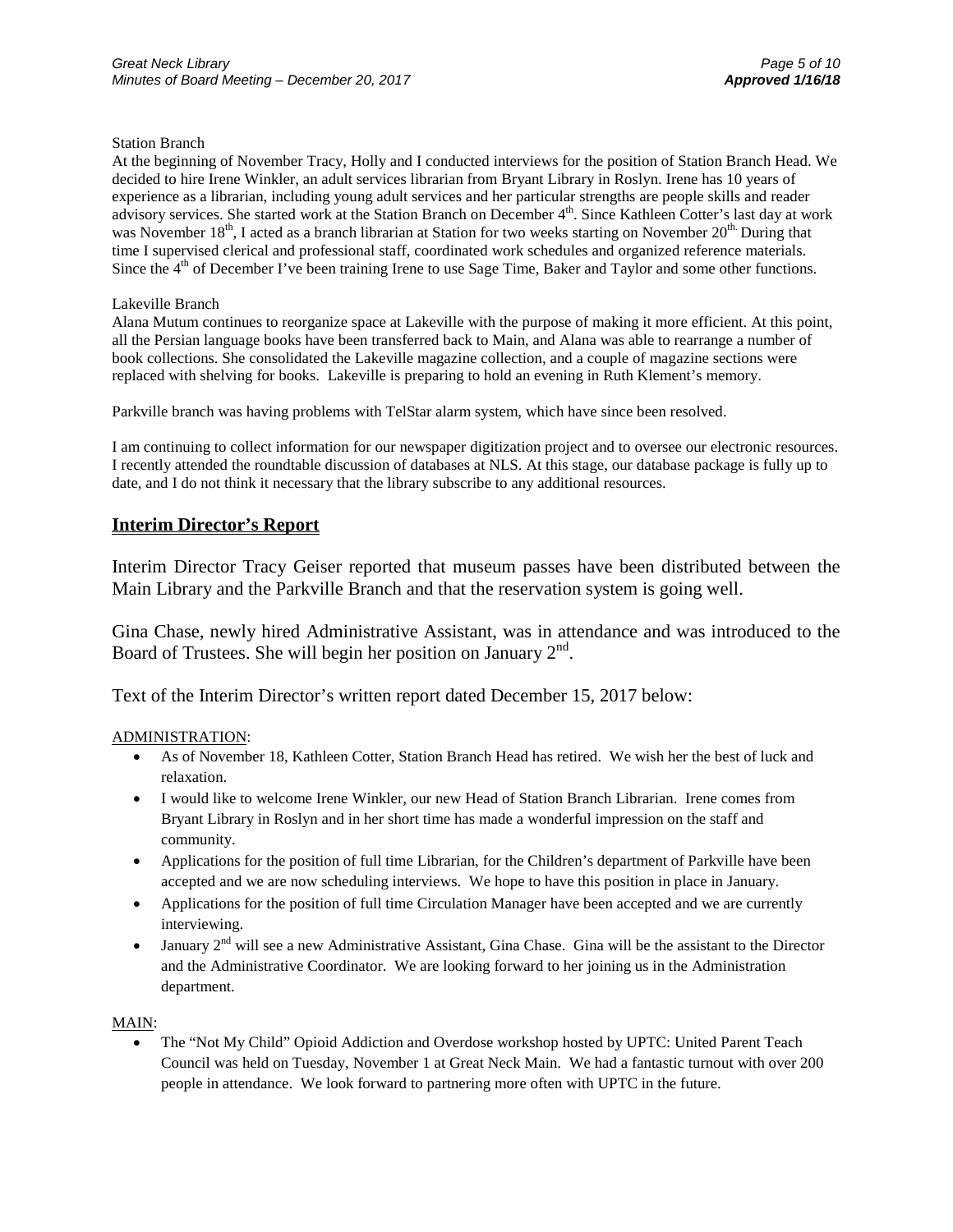- Our November Full Staff training pertained to Libby which is a new Overdrive format. Patrons who currently have an account with Overdrive will keep the original format. This new format is for new account users. Please see our Media department for more information.
- Beginning December 1, the museum passes were divided up between the Main building and Parkville branch. All passes reserved through Parkville must be picked up and returned there and the same for Main. There has been a positive response to this change.
- Representatives from VRD, Calgi and KG&D are continuing to work on the malfunctioning HVAC unit located above the Reference office. Ductwork has been repaired above the Reference office.
- The conveyor belt for the sorting system has been installed. We are currently working on the licensing from Innovative to get the self-check machines up and running.
- After our Active Shooter training last month, I asked Charlie Wohlgemuth to check in to panic buttons for the departments in the Main building. The branches already have active panic buttons that go straight to Central Station. We are currently receiving quotes for this service.
- Congratulations to our architect, KG&D and to the Great Neck Library who won the High Honor Award for Recognition of Architectural Excellence for the Great Neck Main building. (Copy of certificate attached.)

#### BRANCHES:

- Interviews for a space planner for Station and Parkville were completed on November 7. We have chosen MDA Designgroup Architects & Planners to renovate two of our three branches. We have invited them to our January 8<sup>th</sup>, 2018 Branch Committee meeting to begin the process.
- Parkville branch held a Veteran's Fair on Saturday, November 4 that was run by Branch Head, Justin Crossfox and Librarian, Christy Orquera. There was a wonderful turnout and I would like to thank everyone who attended as well as all of our vendors who came out and shared information.
- The architectural drawings for the Parkville Public Assembly Permit have been sent in to the town by our hired architect, Paul DaSilva.
- Each branch has now been fitted with a charging station for patron use.

# **OLD BUSINESS**

None

# **NEW BUSINESS**

## **(a) Extension of PC Wizard for a One Month Period**

### **Upon motion by Trustee Miller, seconded by Trustee Pizer and after discussion, it was,**

**RESOLVED,** that the Great Neck Library Board of Trustees retain the services of PC Wizard to act as a Computer Consultant for a one month period commencing on January 1, 2018 for the fixed sum of \$6,000 to be charged against the General Fund.

**VOTE:** Yes – 6 (Schaufeld, Marcus, Fuller, DiCamillo, Miller, Pizer) Opposed – 1 (Ferrante-Krupski) *MOTION CARRIED* 

*Public Comment: D. Hwee*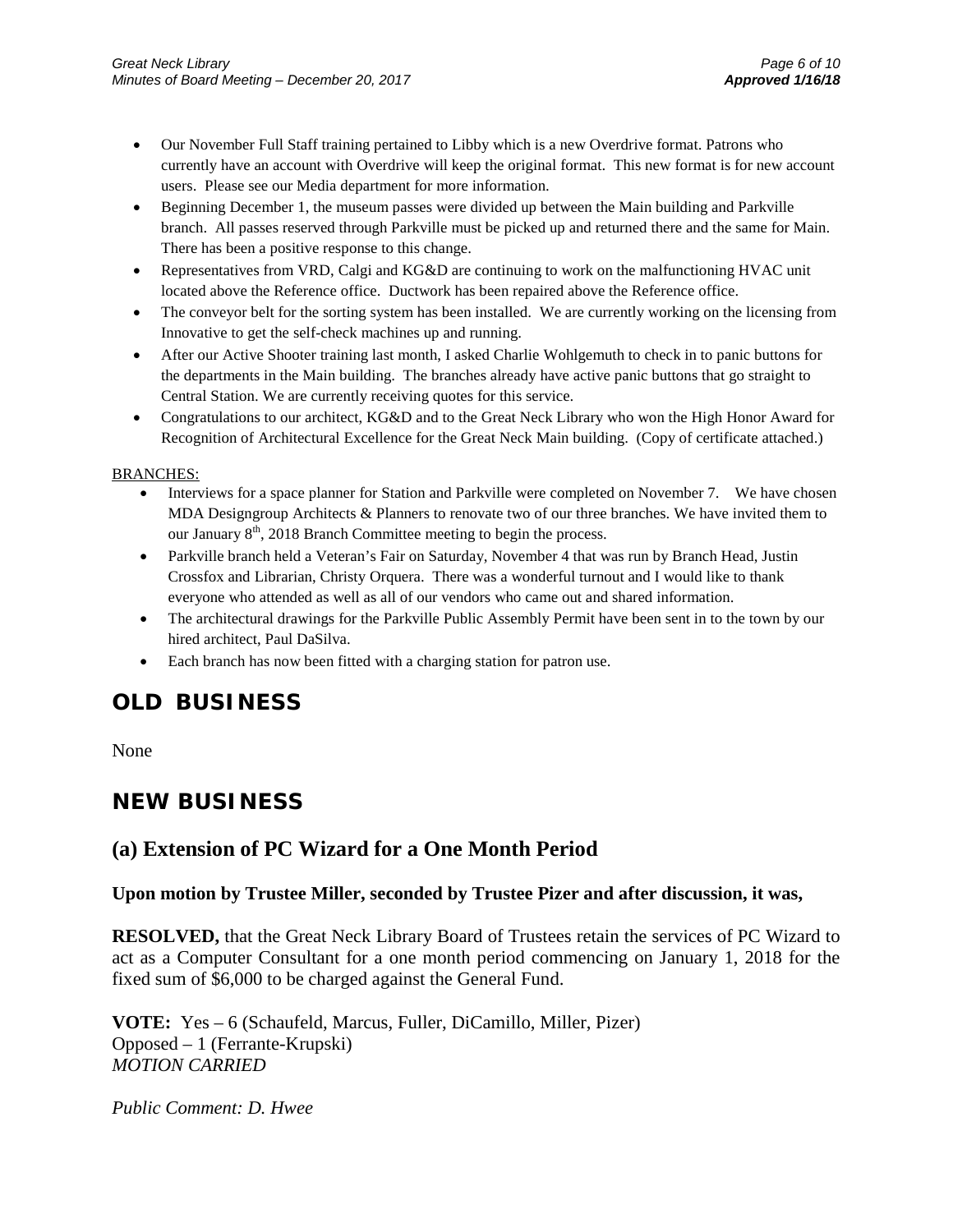# **(b) Acceptance of Gift – 2 Paintings**

## **Upon motion by Trustee Marcus, seconded by Trustee Ferrante-Krupski and after discussion, it was,**

**RESOLVED**, that the Great Neck Library Board of Trustees accept the donation of two paintings titled Under The Sea Painting #14 and Under The Sea Painting #20 from Ms. Sylvia Harnick and that an acknowledgment and thank you letter be issued to Ms. Harnick.

**VOTE:** Yes – 7 (Schaufeld, Marcus, Fuller, DiCamillo, Krupski, Miller, Pizer) *MOTION CARRIED UNANIMOUSLY* 

## **(c) Acceptance of Gift – Pipa Magazine**

**Upon motion by Trustee Pizer, seconded by Trustee DiCamillo and after discussion, it was,**

**RESOLVED**, that the Great Neck Library Board of Trustees accept the donation of a One Year Subscription to PIPA Magazine from Carol Peng and that an acknowledgment and thank you letter be issued to Ms. Peng.

**VOTE:** Yes – 7 (Schaufeld, Marcus, Fuller, DiCamillo, Krupski, Miller, Pizer) *MOTION CARRIED UNANIMOUSLY* 

## **(d) Appointment of Administrative Assistant**

## **Upon motion by Trustee Ferrante-Krupski, seconded by Trustee DiCamillo and after discussion, it was,**

RESOLVED, that the Great Neck Library Board approve the appointment of Gina Correa-Chase to the position of Administrative Assistant for a one year term with a six month probationary period and annual reviews to assess performance and salary increases, effective January 2, 2018, at an annual salary of \$48,000.00.

**VOTE:** Yes – 7 (Schaufeld, Marcus, Fuller, DiCamillo, Krupski, Miller, Pizer) *MOTION CARRIED UNANIMOUSLY*

*Public Comment: N. Penner*

## **(e) Renewal of Business Manager's Contract**

**Upon motion by Trustee Miller, seconded by Trustee DiCamillo and after discussion, it was,**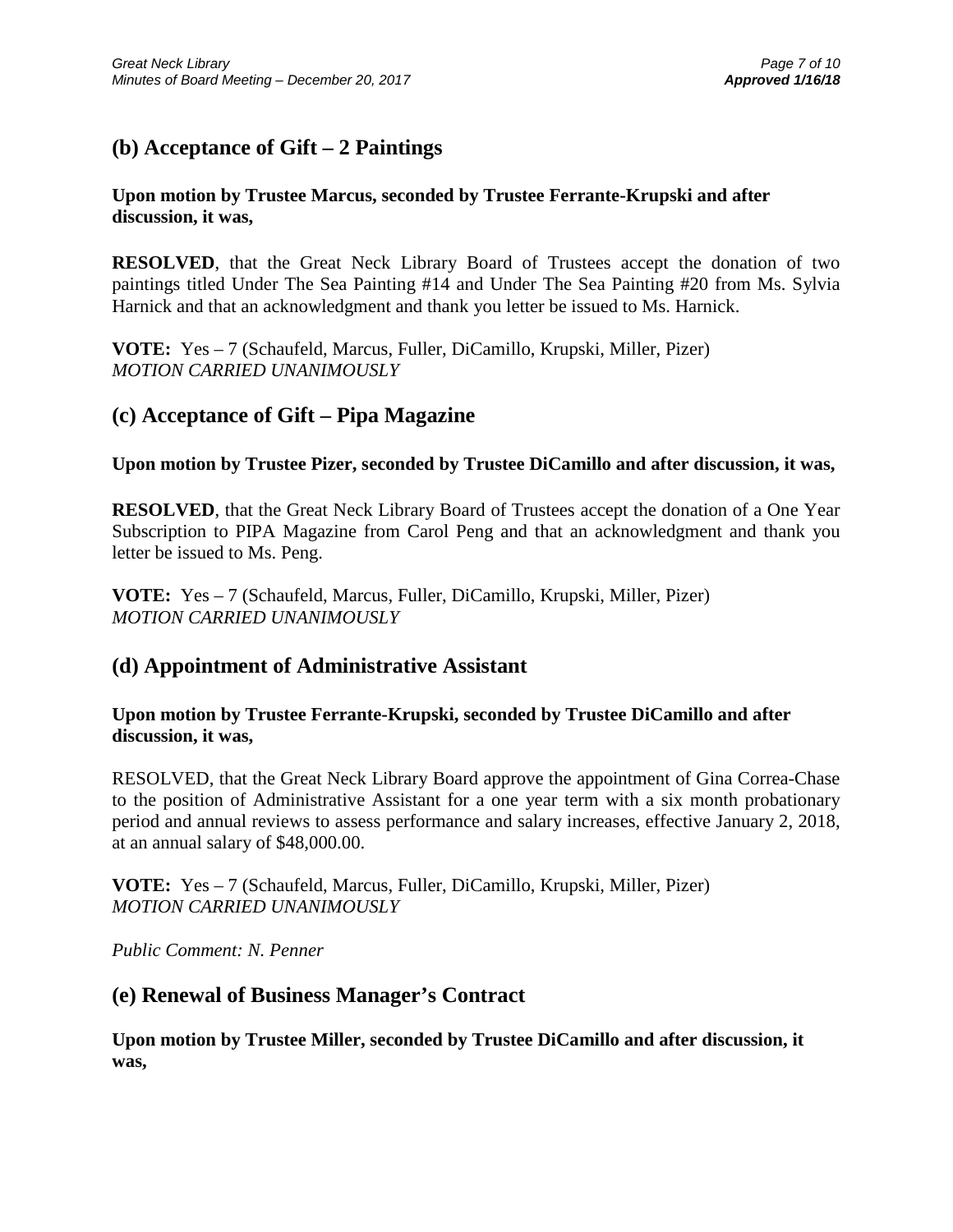RESOLVED, that the Great Neck Library Board of Trustees renew Steven Kashkin's contract for a three (3) year period as Business Manager with an initial salary of \$95,000. With annual reviews and increases to be determined by the Board of Trustees.

**VOTE:** Yes – 7 (Schaufeld, Marcus, Fuller, DiCamillo, Krupski, Miller, Pizer) *MOTION CARRIED UNANIMOUSLY*

# **(f) Purchase of Panic Buttons for the Main Library**

### **Upon motion by Trustee Ferrante-Krupski, seconded by Trustee DiCamillo and after discussion, it was,**

RESOLVED, that the Great Neck Library Board of Trustees approve the purchase and installation of panic buttons for eight departments in the Main Library from Telstar Security in the amount of \$2,295.00, to be charged to the Main Building and Special Services Fund.

**VOTE:** Yes – 7 (Schaufeld, Marcus, Fuller, DiCamillo, Krupski, Miller, Pizer) *MOTION CARRIED UNANIMOUSLY*

*Public Comment: N. Penner*

# **(g) Aida Snow Restricted Gift Transfer**

## **Upon Motion by Trustee Pizer, second by Trustee DiCamillo, and after discussion, it was,**

RESOLVED, that the Great Neck Library Board of Trustees approve the transfer of \$25,000 from the Restricted Gift Fund to the General Fund for the Aida Snow Restricted Gift. These funds were previously used between the years 2007 and 2013 and there are no funds remaining. The original expenses were not moved from the General Fund to offset the restricted gift.

**VOTE:** Yes – 7 (Schaufeld, Marcus, Fuller, DiCamillo, Krupski, Miller, Pizer) *MOTION CARRIED UNANIMOUSLY*

## **(h) Award Additional Monies**

**a. Geiser**

## **Upon Motion by Trustee Marcus, second by Trustee Ferrante-Krupski, and after discussion, it was,**

RESOLVED, that the Great Neck Library Board of Trustees award Tracy Geiser \$10,000.00 for her service above and beyond her job scope as her tireless efforts and exemplary skills enabled us to successfully move forward during difficult times. Monies to be charged to the General Fund.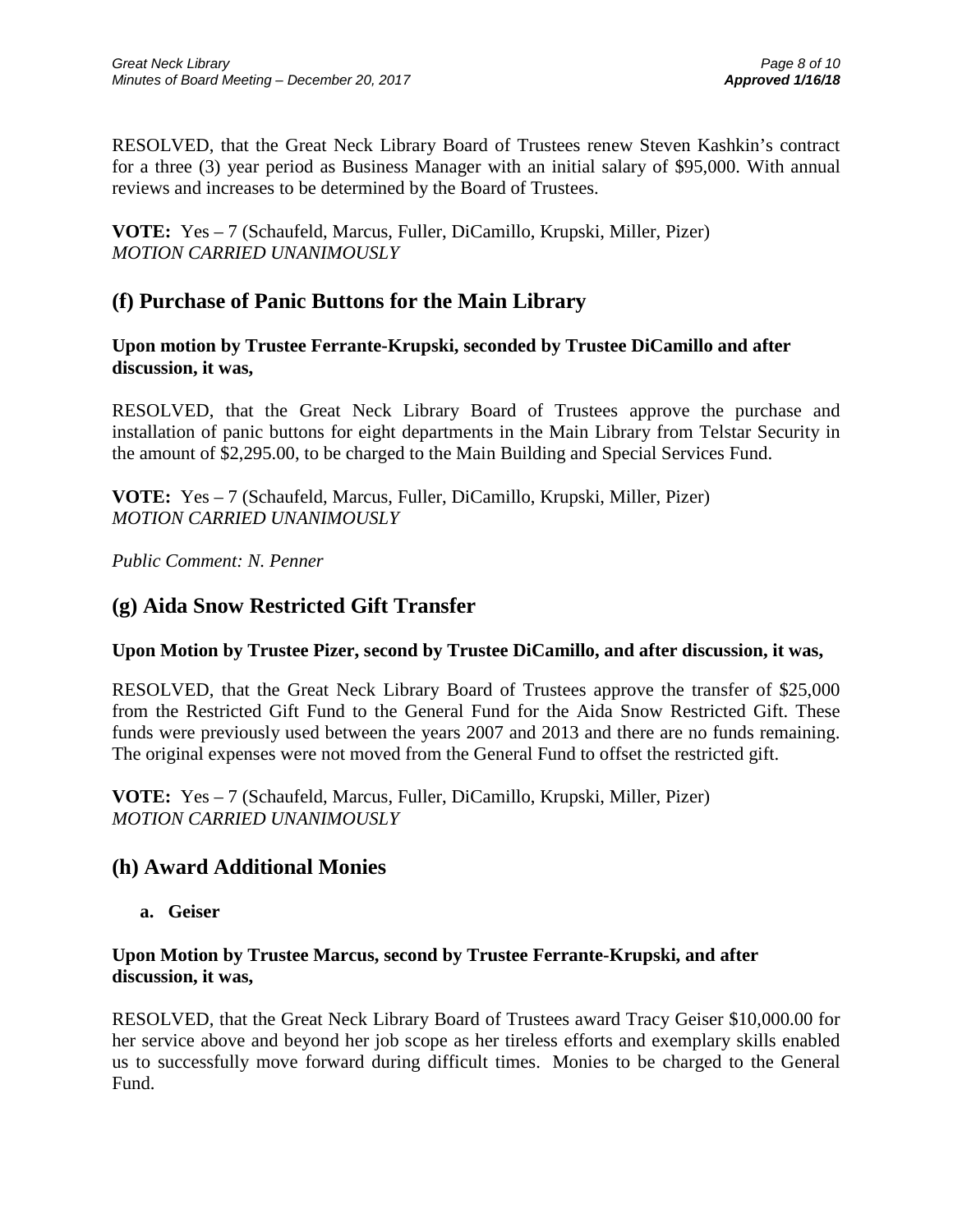**VOTE:** Yes – 7 (Schaufeld, Marcus, Fuller, DiCamillo, Krupski, Miller, Pizer) *MOTION CARRIED UNANIMOUSLY*

*Board Comment: Trustee DiCamillo commented that there are two resolutions of this manner on this evening's agenda. She expressed her appreciation to Tracy Geiser and Holly Coscetta and thanked them both for performing above and beyond their job functions. "They picked up the ball and ran with it, performing multiple positions during the year and providing the Community and the Board with exceptional service."* 

**b. Coscetta**

## **Upon Motion by Trustee DiCamillo, second by Trustee Ferrante Krupski, and after discussion, it was,**

RESOLVED, that the Great Neck Library Board of Trustees award Holly Coscetta \$10,000.00 for her service above and beyond her job scope as her tireless efforts and exemplary skills enabled us to successfully move forward during difficult times. . Monies to be charged to the General Fund.

**VOTE:** Yes – 7 (Schaufeld, Marcus, Fuller, DiCamillo, Krupski, Miller, Pizer) *MOTION CARRIED UNANIMOUSLY*

## **(i) Legal Representation Retainer Agreement**

## **Upon Motion by Trustee Fuller, second by Trustee DiCamillo, and after discussion, it was,**

RESOLVED, that the Great Neck Library Board of Trustees extend the services of the firm of Bee, Ready, Fishbein, Hatter & Donovan, LLP, as general counsel at a new discounted uniform hourly rate of \$250 for the time of any attorney and \$175 for the time of any unadmitted law clerk, pending a formal RFP. The funds for this service will be taken from the Legal Fees – General line of the operating budget.

**VOTE:** Yes – 7 (Schaufeld, Marcus, Fuller, DiCamillo, Krupski, Miller, Pizer) *MOTION CARRIED UNANIMOUSLY*

## **(j) Proceed with RFP for Legal Services**

**Upon Motion by Trustee DiCamillo, second by Trustee Marcus, and after discussion, it was,**

RESOLVED, that the Great Neck Library Board of Trustees proceed with a Request for Proposal (RFP) for Legal Counsel.

**VOTE:** Yes – 7 (Schaufeld, Marcus, Fuller, DiCamillo, Krupski, Miller, Pizer) *MOTION CARRIED UNANIMOUSLY*